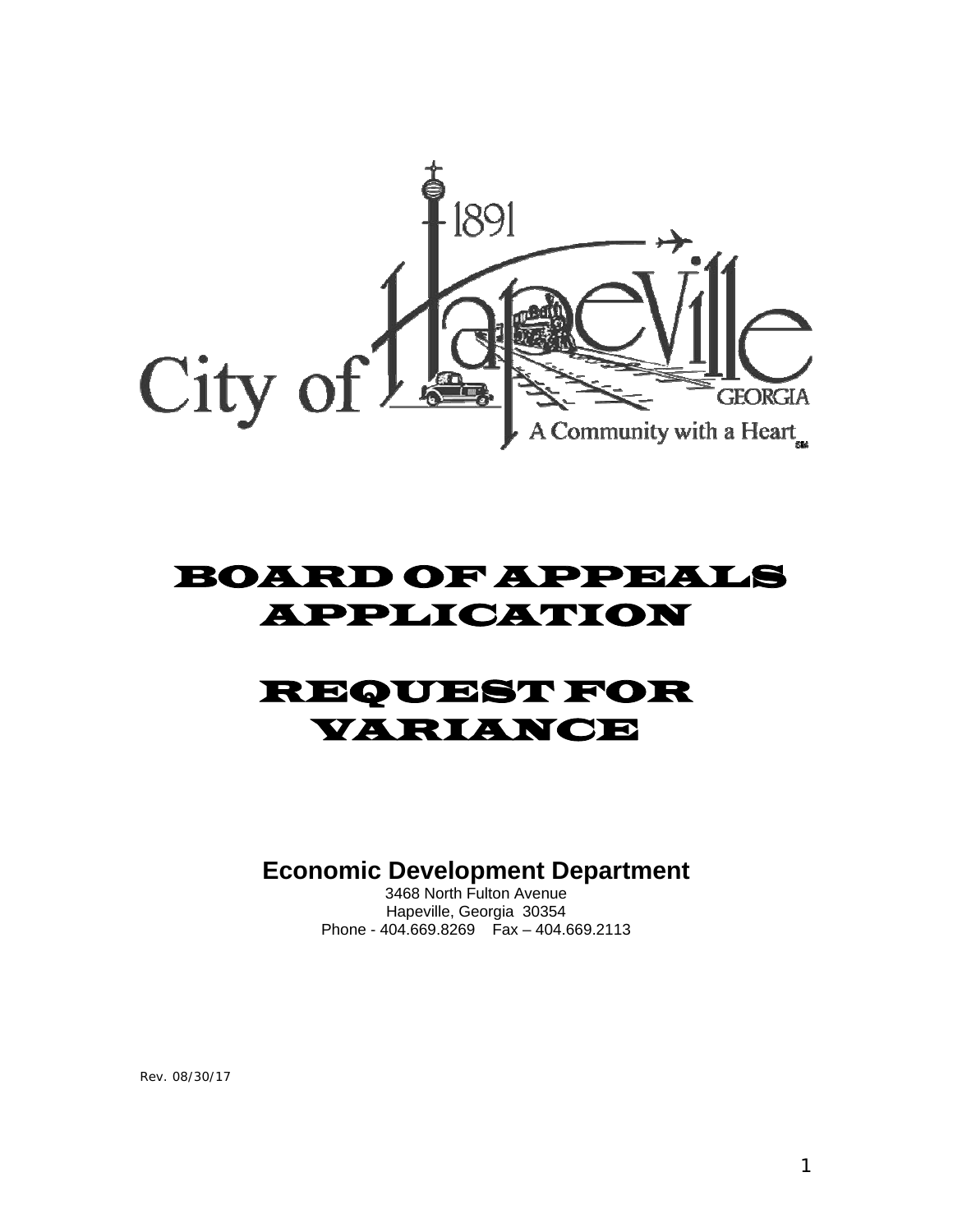# City of Hapeville

Economic Development Department 3468 North Fulton Avenue, Hapeville, Georgia 30354 **404.669.8269 404.669.2113 (fax)** 

#### **Submittal Checklist for**

# **VARIANCE APPLICATION**

- □ Submit complete **APPLICATION** with notarized signatures.
- Submit notarized **AUTHORIZATION(S) OF PROPERTY OWNER (S).**
- Submit **AUTHORIZATION OF ATTORNEY**, if an attorney is filing the application on behalf of a property owner.
- Submit a **WRITTEN SUMMARY** of the necessity for this action.
- Submit a copy of a **SURVEY PLAT** of the property to be considered.
- Submit a written **LEGAL DESCRIPTION** in metes and bounds.
- Submit a **SITE PLAN** drawn to scale depicting the proposed use of the property including:
	- A correct scale and north arrow;
	- The proposed land use and building outline as it would appear should the zoning map amendment application be approved;
	- The present zoning classification of all adjacent parcels;
	- The gross square footage of all proposed buildings
	- The proposed location of all driveways and entry/exit points for vehicular traffic, using arrows to depict direction of movement;
	- The location of required off-street parking and loading spaces, including number of spaces and driveway dimensions
	- Required yard setbacks appropriately dimensioned;
	- The location and extent of required buffer areas, depicting extent of natural vegetation and type and location of additional vegetation if required
	- Other information as requested by staff
- File application with the City of Hapeville Economic Development Department
- Applicant must submit 12 copies of all requested information and documentation
- Pay application fee. **(\$350.00, add \$50.00 for each additional Variance in the application)** Make check payable to the City of Hapeville
- The Planning and Zoning Department will not accept an incomplete application
- Submittal of partial or incomplete applications will not be considered for placement on the Board of Appeals agenda until the application is accepted as complete and the appropriate fee paid.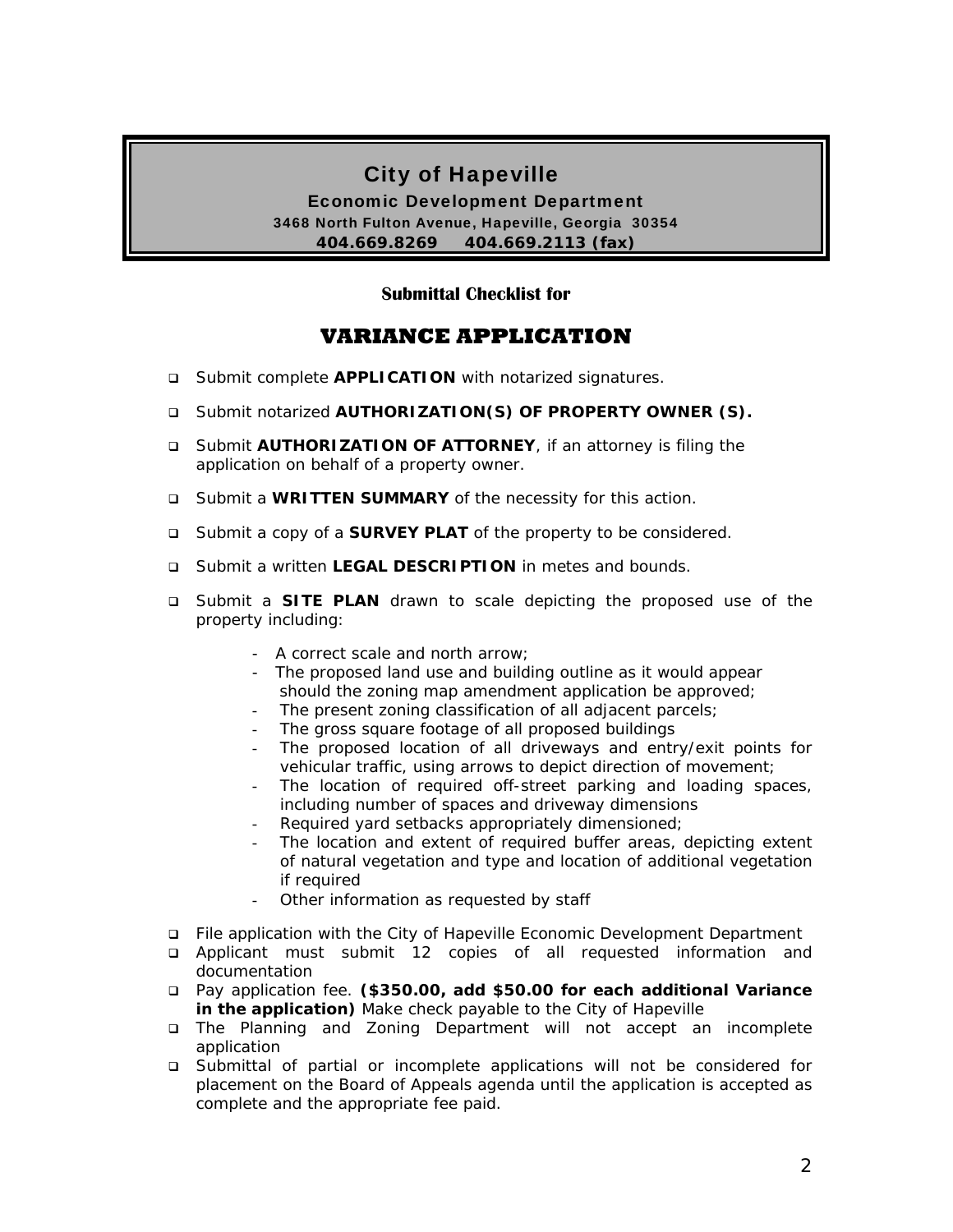#### **POWERS AND DUTIES OF THE BOARD OF APPEALS TO HEAR VARIANCES**

The Board of Appeals is authorized by code to hear those variances from the provisions of the ordinance as will not be contrary to the public interest where, owing to special conditions, a literal enforcement of the provisions of this chapter will, in an individual case, result in unnecessary hardship, so that the spirit of the chapter shall be observed, public safety and welfare secured and substantial justice done.

A variance may be granted in any individual cases of practical difficulty or unnecessary hardship only upon a finding by the board of appeals that:

- a) There are extraordinary and exceptional conditions pertaining to the particular piece of property in question because of its size, shape or topography;
- b) The application of the ordinance to this particular piece of property would create an unnecessary hardship;
- c) Such conditions are peculiar to the particular piece of property involved;
- d) Relief, if granted, would not cause substantial detriment to the public good or impair the purpose and intent of this chapter.

A variance may not be granted for a use of land or building. Specifically, the board of appeals shall not have authority to permit by variance in any district a use of land or building not otherwise permitted in the district.

Further, the board of appeals shall not have authority to permit by variance an increase in the density on any lots as permitted in the district regulations.

Peculiar conditions or circumstances, which are the result of actions of the owner of property covered by the application, cannot be considered as grounds justifying a variance.

Financial loss to the applicant is not sufficient grounds by itself to justify a variance.

The Board of Appeals will hold a hearing after giving the public notice thereof. At the hearing, any party may appear in person, or by agent or attorney.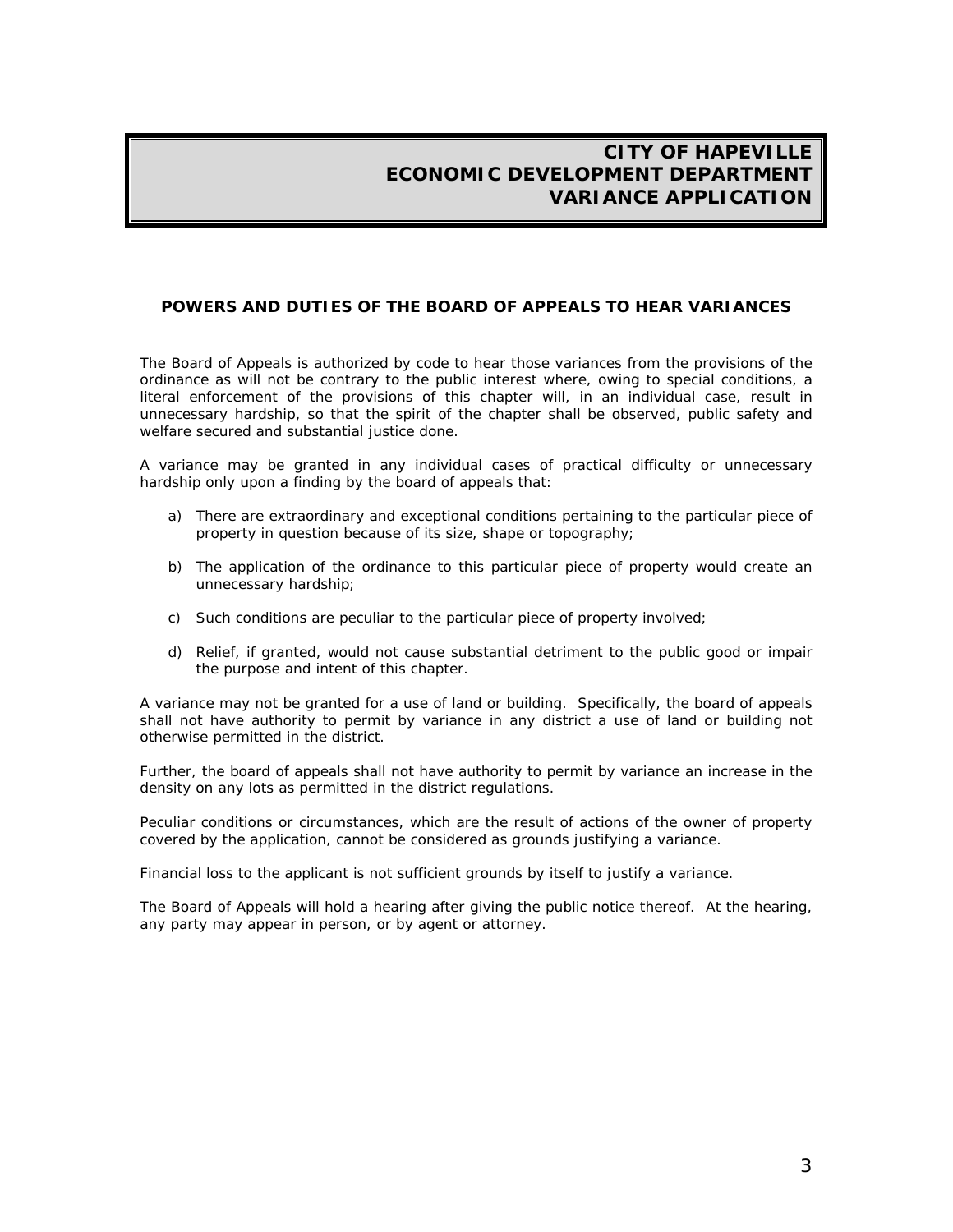| Telephone __________________ Mobile #____________________Email__________________ |  |  |  |
|----------------------------------------------------------------------------------|--|--|--|
|                                                                                  |  |  |  |
|                                                                                  |  |  |  |
|                                                                                  |  |  |  |
|                                                                                  |  |  |  |
| Parcel I.D. # (INFORMATION MUST BE PROVIDED): __________________________________ |  |  |  |
| Square Foot of Property ________ Building Size ___________ Zoning_________       |  |  |  |
|                                                                                  |  |  |  |
|                                                                                  |  |  |  |
|                                                                                  |  |  |  |

I hereby make application to the City of Hapeville, Georgia for the above referenced property. I do hereby swear or affirm that the information provided here and above is true, complete and accurate, and I understand that any inaccuracies may be considered just cause for invalidation of this application and any action taken on this application. I understand that the City of Hapeville, Georgia, reserves the right to enforce any and all ordinances regardless of any action or approval on this application. I further understand that it is my/our responsibility to conform with all of City of Hapeville's Ordinances in full. I hereby acknowledge that all requirements of the City of Hapeville shall be adhered too. I can read and write the English language and/or this document has been read and explained to me and I have full and voluntarily completed this application. I understand that it is a felony to make false statements or writings to the City of Hapeville, Georgia pursuant to O.C.G.A. 16-10-20 and I may be prosecuted for a violation thereof.

|                                                              | Applicant's signature |  |
|--------------------------------------------------------------|-----------------------|--|
|                                                              |                       |  |
| Sworn to and subscribed before me                            |                       |  |
| This_____________ day of _______________________, 20_______. |                       |  |
|                                                              |                       |  |

**Notary Public**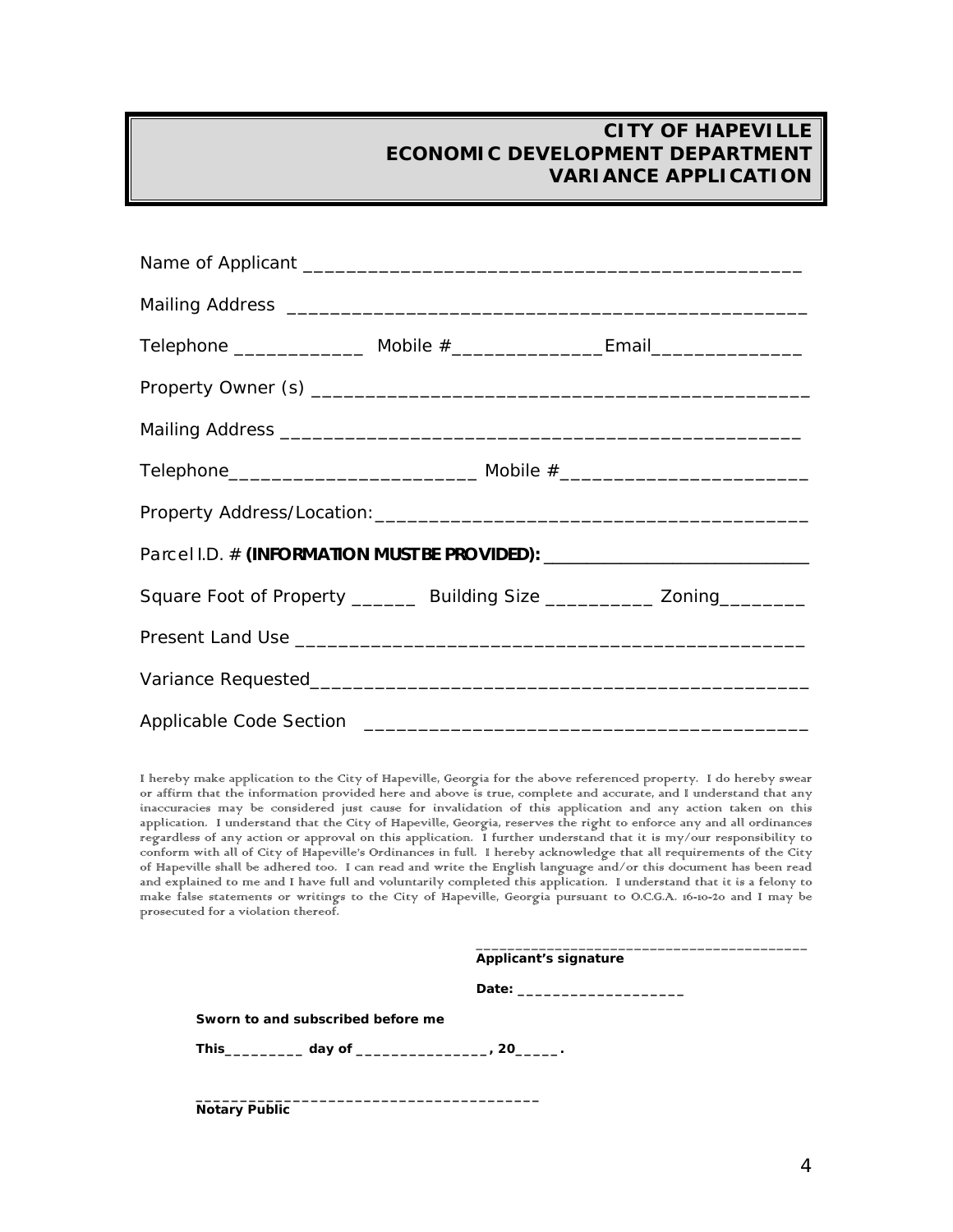#### **WRITTEN SUMMARY**

In detail, explain any extraordinary and exceptional conditions pertaining to the particular piece of property in question because of its size, shape or topography that would qualify for a variance.

Explain how the application of the ordinance to this particular piece of property would create an unnecessary hardship.

Explain how these conditions are peculiar to the particular piece of property involved.

What, if any, detriment to the public good would the proposed project have if a variance was granted?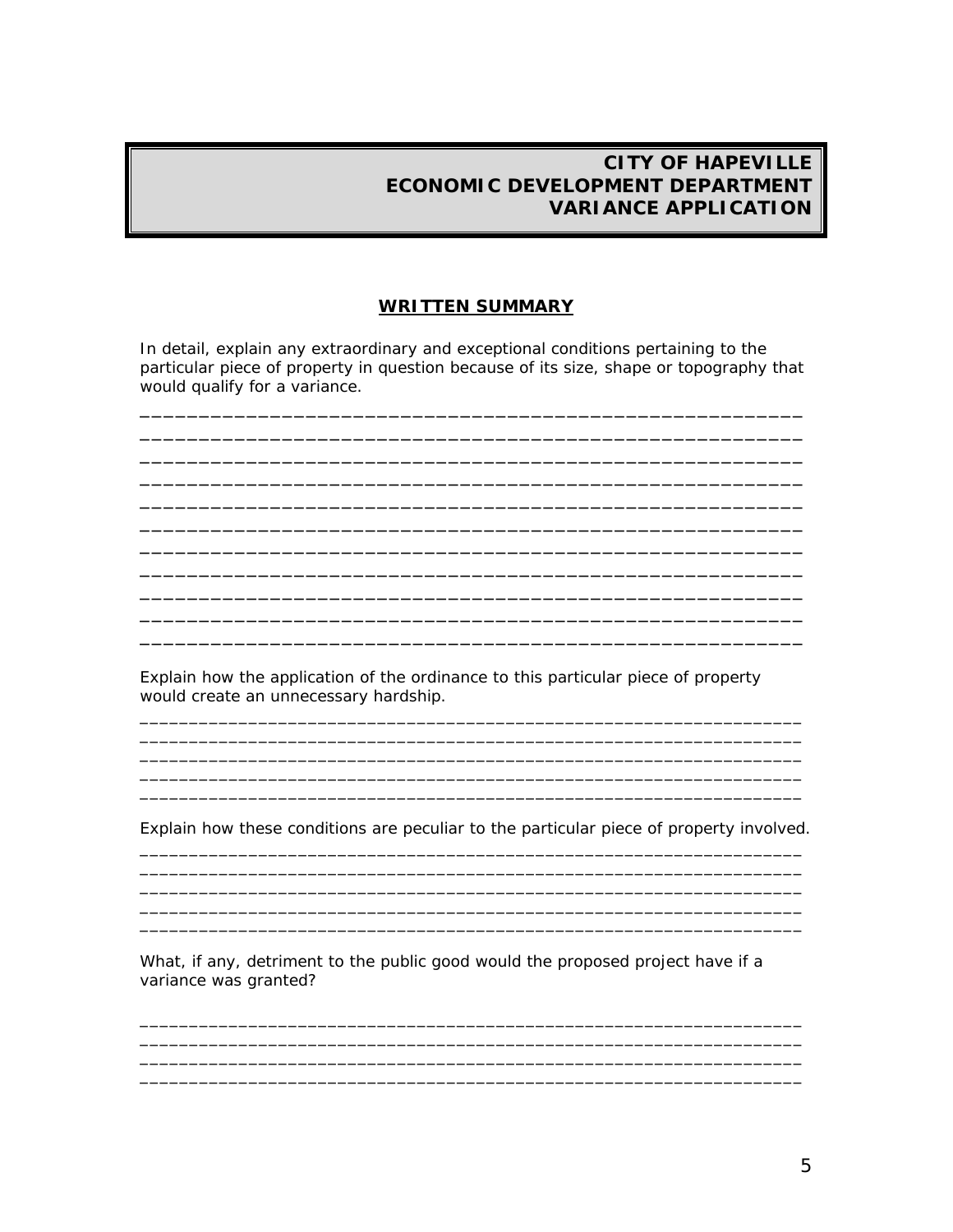# **AUTHORIZATION OF PROPERTY OWNER**

**\_\_\_\_\_\_\_\_\_\_\_\_\_\_\_\_\_\_\_\_\_\_\_\_\_\_\_\_\_\_\_\_\_\_\_\_\_\_\_\_\_\_\_\_\_\_\_\_\_\_\_\_\_\_\_\_\_\_\_\_** 

**\_\_\_\_\_\_\_\_\_\_\_\_\_\_\_\_\_\_\_\_\_\_\_\_\_\_\_\_\_\_\_\_\_\_\_\_\_\_\_\_\_\_\_\_\_\_\_\_\_\_\_\_\_\_\_\_\_\_\_\_** 

**I CERTIFY THAT I AM THE OWNER OF THE PROPERTY LOCATED AT:** 

**City of Hapeville, County of Fulton, State of Georgia** 

\_\_\_\_\_\_\_\_\_\_\_\_\_\_\_\_\_\_\_\_\_\_\_\_\_\_\_\_\_\_\_\_\_\_\_\_\_\_\_\_\_\_\_\_\_\_\_\_\_\_\_\_\_

\_\_\_\_\_\_\_\_\_\_\_\_\_\_\_\_\_\_\_\_\_\_\_\_\_\_\_\_\_\_\_\_\_\_\_\_\_\_\_\_\_\_\_\_\_\_\_\_\_\_\_\_\_

\_\_\_\_\_\_\_\_\_\_\_\_\_\_\_\_\_\_\_\_\_\_\_\_\_\_\_\_\_\_\_\_\_\_\_\_\_\_\_\_\_\_\_\_\_\_\_\_

**WHICH IS THE SUBJECT MATTER OF THIS APPLICATION. I AUTHORIZE THE APPLICANT NAMED BELOW TO ACT AS THE APPLICANT IN THE PURSUIT OF A VARIANCE FOR THE PROPERTY**.

Name of Applicant

Address of Applicant

Telephone of Applicant

Signature of Owner

\_\_\_\_\_\_\_\_\_\_\_\_\_\_\_\_\_\_\_\_\_\_\_\_\_\_\_\_\_\_\_\_\_

\_\_\_\_\_\_\_\_\_\_\_\_\_\_\_\_\_\_\_\_\_\_\_\_\_\_\_\_\_\_\_\_\_

Print Name of Owner

Personally Appeared Before Me this \_\_\_\_\_\_day of \_\_\_\_\_\_\_\_\_\_\_\_\_, 20\_\_\_.

Notary Public

\_\_\_\_\_\_\_\_\_\_\_\_\_\_\_\_\_\_\_\_\_\_\_\_\_\_\_\_\_\_